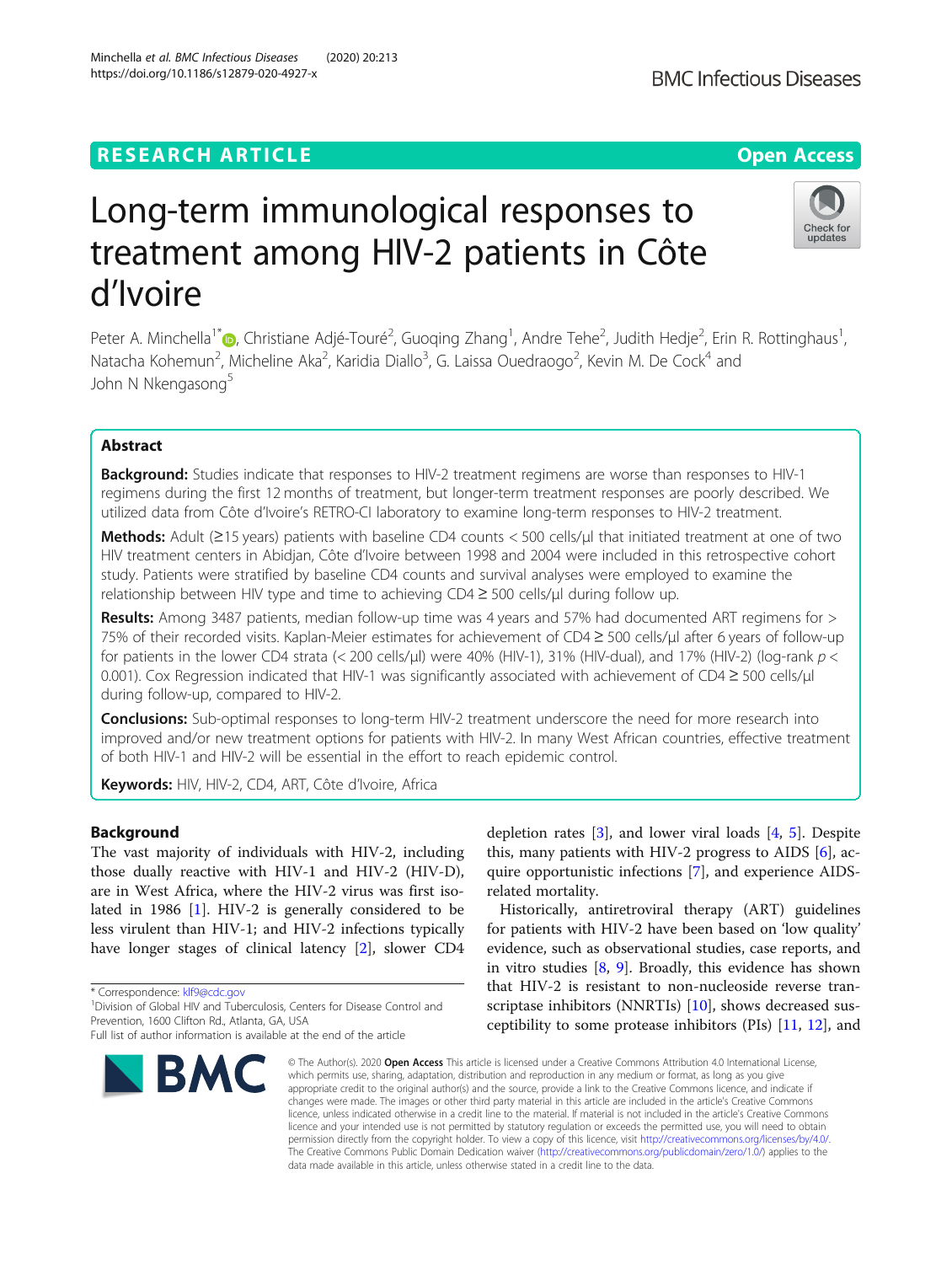is susceptible to a variety of nucleoside reverse transcriptase inhibitors (NRTIs), boosted PIs, and integrase inhibitors [[13\]](#page-5-0). Recent data indicate that the integrase strand transfer inhibitor (INSTI) class of integrase inhibitors are safe and effective against HIV-2 [\[14,](#page-5-0) [15](#page-5-0)]. While reports suggest that boosted PI-containing regimens perform better that triple NRTI regimens [\[16\]](#page-5-0), it has been challenging to identify a preferred initial ART regimen for patients with HIV-2  $[17]$  $[17]$  – which is reflected by comparatively poor responses to treatment among those patients. Specifically, reports indicate that both reduction in viral load [[18](#page-5-0)] and CD4 recovery [[19](#page-5-0)] are suboptimal for HIV-2 patients during the first 12 months of ART, compared to patients with HIV-1. Diminished CD4 recovery in patients with HIV-2 was even observed after adjustment for pretreatment plasma viral load [\[20](#page-5-0)], which some hypotheses credit as the cause of poor CD4 recovery.

While this evidence makes a strong case for development of improved treatment options for patients with HIV-2, there is a clear gap in the data when it comes to long-term responses to treatment. Only a few HIV-2 studies exceed 12 months of follow-up  $[21-23]$  $[21-23]$  $[21-23]$ , limiting understanding of how responses to treatment evolve over time. We aimed to address this gap via a retrospective cohort study that assessed long-term CD4 recovery according to HIV type in Côte d'Ivoire, a West African country where 5% of HIV-infected adults are estimated to have HIV-2 or HIV-D infection [\[24](#page-6-0)].

## **Methods**

#### Setting

Starting in 1998, with support from the UNAIDS Drug Access Initiative (DAI), the Côte d'Ivoire Ministry of Health implemented a pilot ART program that was designed to serve as a model for providing ART in lowresource settings. Seven treatment centers in Abidjan, Côte d'Ivoire were accredited to provide ART to patients that met sociodemographic and biological eligibility criteria and all laboratory testing for specimens referred from those patients was conducted at the RETRO-CI laboratory, also in Abidjan [\[25](#page-6-0)].

Project RETRO-CI is a collaboration between the U.S Centers for Disease Control and Prevention (CDC) and the Ivorian Ministry of Health that provides laboratory testing and data management support to the clinics referring patient specimens to the RETRO-CI laboratory.

#### Study design and population

Adult ( $\geq$ 15 years) patients with documented HIV types and baseline CD4 counts  $<$  500 cells/ $\mu$ l that initiated ART at one of two HIV treatment centers between 1998 and 2004 were included in this retrospective cohort study. The treatment centers, Unité de Soins

Ambulatoire et de Conseil (USAC) and Service de Maladies Infectieuses et Tropicales, were located at Treichville University Hospital (UTH) in Abidjan and accredited to provide ART as part of the initial DAI pilot. The remaining five treatment centers that were accredited as part of the DAI pilot were not included in this study. The baseline CD4 count was defined as that recorded as part of the bilan initial or 'initial visit' for each patient in the RETRO-CI database. Data on patient demographics and laboratory testing results were extracted from the RETRO-CI laboratory database. Data on treatment regimens were also extracted from the database, though only the presence/absence of initial treatment regimens were used, as details of specific regimens were not recorded with the intention of serving as a primary data source.

#### Outcomes and exposure variables

The primary outcome was achievement of  $CD4 \geq 500$ cells/μl, which has been linked to a reduced risk of clinical progression for patients on ART [[26](#page-6-0)]. Patients were categorized by HIV type and stratified by baseline CD4 counts. Patient demographics, baseline CD4 counts, and the ART clinic at which the patient initiated treatment were factors included in multivariable models.

#### Data analysis

Data were analyzed using SAS 9.4 (SAS Institute Inc., Cary, NC). The dataset utilized may be requested from the RETRO-CI laboratory and the Ivorian Ministry of Health.

Frequencies were generated for categorical variables and means, standard deviations, medians, and interquartile ranges (IQR) for normally distributed and nonnormally distributed continuous variables, respectively.

Survival analyses were employed to examine the relationship between HIV type and time to achieving  $CD4 \geq$ 500 cells/μl during follow up in two baseline CD4 strata. Patients were censored if the study period closed prior to achievment of  $CD4 \ge 500$  cells/ $\mu$ l. The end of the study period was July 31, 2015. Kaplan-Meier (KM) methods were used to estimate and visualize survival probabilities as a function of time and log-rank tests were utilized to compare KM curves across HIV types. Cox proportional hazards regression models were used to estimate crude and adjusted hazard ratios (HR and aHR) and 95% confidence intervals (CI) for exposure variables. HIV-2 served as the reference category for all models.

## Results

Demographics and characteristics for 3487 patients included in this study are summarized in Table [1](#page-2-0). Overall, compared to their counterparts in the lower CD4 strata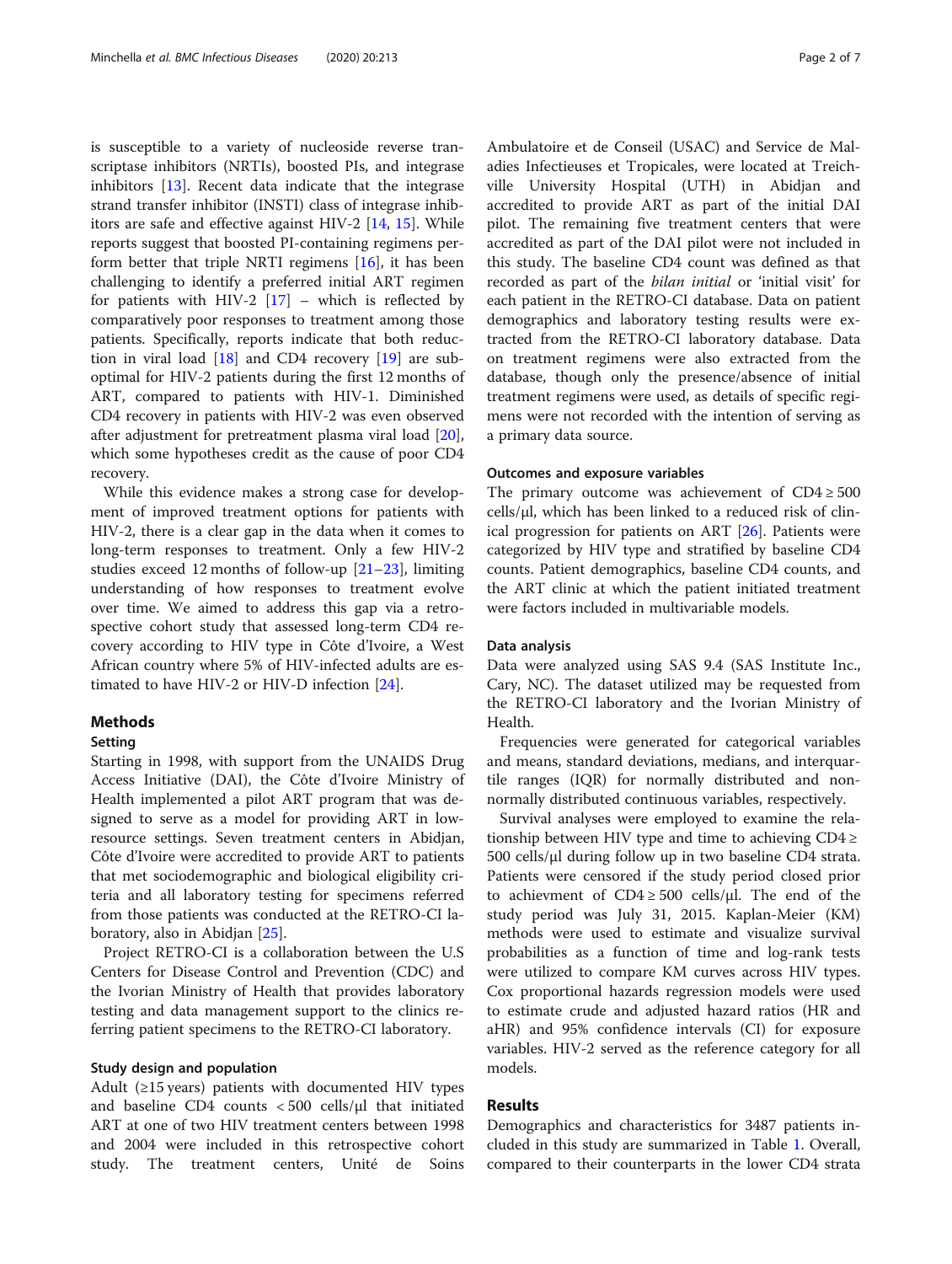|                                                         | Baseline CD4 < 200 cells/ul |                    |                     |                      | Baseline CD4 200-500 cells/ul |                      |                     |                      |                      |
|---------------------------------------------------------|-----------------------------|--------------------|---------------------|----------------------|-------------------------------|----------------------|---------------------|----------------------|----------------------|
|                                                         | $HIV-1$                     | $HIV-2$            | HIV-D               | Total                | $HIV-1$                       | $HIV-2$              | HIV-D               | Total                |                      |
| Total patients, n                                       | 2165                        | 77                 | 108                 | 2350                 | 1049                          | 31                   | 57                  | 1137                 | 3487                 |
| Visits, median (IQR)                                    | $7.0(3-19)$                 | $7.0(3-16)$        | $7.0(3-17)$         | $7.0(3-19)$          | $8.0(3-18)$                   | $11.0(3-21)$         | $7.5(3-18.5)$       | $8.0(3-18)$          | $7.0(3-19)$          |
| Follow-up time (years), median<br>(IQR)                 | $3.8(0.7 -$<br>11.2)        | $3.0(0.8 -$<br>8.0 | $2.5(0.7-$<br>10.7) | $3.7(0.7 -$<br>11.2) | $4.5(1.0 -$<br>11.3)          | $5.6(2.6 -$<br>10.6) | $4.7(1.4-$<br>11.0) | $4.6(1.0 -$<br>11.3) | $4.0(0.8 -$<br>11.2) |
| Year of baseline CD4, n (%)                             |                             |                    |                     |                      |                               |                      |                     |                      |                      |
| 1998-2000                                               | 444 (20.5)                  | 15 (19.5)          | 29 (26.9)           | 488 (20.8)           | 254 (24.2)                    | 8(25.8)              | 11(19.3)            | 273 (24.0)           | 761 (21.8)           |
| 2001-2002                                               | 768 (35.5)                  | 31 (40.3)          | 40 (37.0)           | 839 (35.7)           | 394 (37.6)                    | 10(32.3)             | 27(47.4)            | 431 (37.9)           | 1270 (36.4)          |
| 2003-2004                                               | 953 (44.0)                  | 31(40.3)           | 39 (36.1)           | 1023 (43.5)          | 401 (38.2)                    | 13 (41.9)            | 19 (33.3)           | 433 (38.1)           | 1456 (41.8)          |
| CD4 count (cells/µl), median<br>(IQR)                   | $69(21 -$<br>127)           | 69 (42-<br>112)    | $71(23 -$<br>125)   | 69 (22-<br>126)      | 299 (246-<br>381)             | 282 (236-<br>373)    | 312 (250-<br>382)   | 299 (246-<br>381)    | $128(41 -$<br>244)   |
| Age (years)                                             |                             |                    |                     |                      |                               |                      |                     |                      |                      |
| Age, mean $\pm$ SD                                      | $37.8 \pm 8.7$              | $43.8 \pm 8.3$     | $41.4 \pm 6.6$      | $38.2 \pm 8.7$       | $36.7 \pm 9.4$                | $41.3 \pm 9.3$       | $39.7 \pm 8.3$      | $37.0 \pm 9.4$       | $37.8 \pm 9.0$       |
| $<$ 35, n $(\%)$                                        | 837 (38.7)                  | 8(10.4)            | 15 (13.9)           | 860 (36.6)           | 487 (46.4)                    | 6(19.4)              | 17 (29.8)           | 510 (44.9)           | 1370 (39.3)          |
| 35-44, n (%)                                            | 844 (39.0)                  | 39 (50.6)          | 57 (52.8)           | 940 (40.0)           | 358 (34.1)                    | 11(35.5)             | 28 (49.1)           | 397 (34.9)           | 1337 (38.3)          |
| $\geq$ 45, n (%)                                        | 484 (22.4)                  | 30 (39.0)          | 36 (33.3)           | 550 (23.4)           | 204 (19.4)                    | 14(45.2)             | 12(21.1)            | 230 (20.2)           | 780 (22.4)           |
| Sex, n (%)                                              |                             |                    |                     |                      |                               |                      |                     |                      |                      |
| Female                                                  | 1107 (51.1) 33 (42.9)       |                    | 37 (34.3)           | 1177(50.1)           | 626 (59.7)                    | 11(35.5)             | 29 (50.9)           | 666 (58.6)           | 1843 (52.9)          |
| Male                                                    | 1058 (48.9) 44 (57.1)       |                    | 71(65.7)            | 1173 (49.9)          | 423 (40.3)                    | 20(64.5)             | 28 (49.1)           | 471 (41.4)           | 1644 (47.2)          |
| Percentage of visits with documented ART regimen, n (%) |                             |                    |                     |                      |                               |                      |                     |                      |                      |
| < 50%                                                   | 216 (10.0)                  | 8(10.4)            | 12(11.1)            | 236 (10.0)           | 307 (29.2)                    | 8(25.8)              | 15(26.3)            | 330 (29.0)           | 566 (16.2)           |
| 50-75%                                                  | 614(28.3)                   | 26 (33.7)          | 31 (28.7)           | 671 (28.6)           | 229 (21.8)                    | 6(19.4)              | 17 (29.8)           | 252 (22.2)           | 923 (26.5)           |
| >75%                                                    | 1335 (61.7) 43 (55.8)       |                    | 65 (60.1)           | 1443 (61.4)          | 513 (48.9)                    | 17 (54.8)            | 25 (43.8)           | 555 (48.8)           | 1998 (57.3)          |

<span id="page-2-0"></span>**Table 1** Demographics and characteristics of study patients by baseline CD4 strata and HIV type

Values are reported as median (IQR), mean ± SD, or n(%). Visits and follow-up time refer only to visits recorded in the RETRO-CI laboratory database – if visits did not include specimen referrals to RETRO-CI they were not included. The percentage of visits with a documented ART regimen refers to visits in the RETRO-CI database (not including the initial visit) for which a current ART regimen was recorded Abbreviations: IQR Interquartile range, SD Standard deviation, ART Antiretroviral therapy

 $\langle$  < 200 cells/ $\mu$ l), patients in the upper CD4 strata (200– 500 cells/μl) had longer median follow-up times, were younger, and were more likely to be female. Within-CD4 strata comparisons by HIV type revealed that HIV-2 and HIV-D patients were older and more likely to be male.

Overall, nearly 80% of patients had documented ART regimens at the time of their initial visits (Table 2) and

**Treatment** 

57% of patients had documented ART regimens for > 75% of their recorded visits (Table 1).

## Achievement of CD4 ≥ 500 cells/μl

For patients in the lower CD4 strata, KM estimates for achievement of  $CD4 \ge 500$  cells/ $\mu$ l after 3 and 6 years were highest amongst those with HIV-1 (3 years  $= 15\%$ ; 6 years = 40%), followed by HIV-D (3 years = 6%; 6 year = 31%) and HIV-2 (3 years =  $2\%$ ; 6 years =  $17\%$ ) (log-rank  $p < 0.001$ ; Fig. [1\)](#page-3-0). KM estimates for achievement of

Table 2 HIV type and association with achieving CD4 ≥ 500 cells/µl during follow-up

| Baseline CD4 count     | HIV type | Hazard Ratio (HR)        | 95% CI        | Adjusted HR | 95% CI        |
|------------------------|----------|--------------------------|---------------|-------------|---------------|
| $<$ 200 cells/ $\mu$ l | $HIV-1$  | 3.36                     | 1.68-6.75     | 2.60        | 1.29-5.22     |
|                        | HIV-D    | 2.11                     | $0.94 - 4.74$ | 2.22        | $0.99 - 4.99$ |
|                        | $HIV-2$  |                          |               |             |               |
| 200-500 cells/µl       | $HIV-1$  | 1.64                     | $0.92 - 2.91$ | 1.42        | $0.79 - 2.55$ |
|                        | HIV-D    | 1.47                     | $0.74 - 2.92$ | 1.32        | $0.65 - 2.66$ |
|                        | $HIV-2$  | $\overline{\phantom{0}}$ |               | -           |               |

Univariate and multiple variable logistic regression were utilized to model the relationship between HIV-type and achievement of CD4 ≥ 500 cells/µl during followup. The adjusted model includes age, sex, baseline CD4 count, year of baseline CD4 count, and HIV clinic as covariates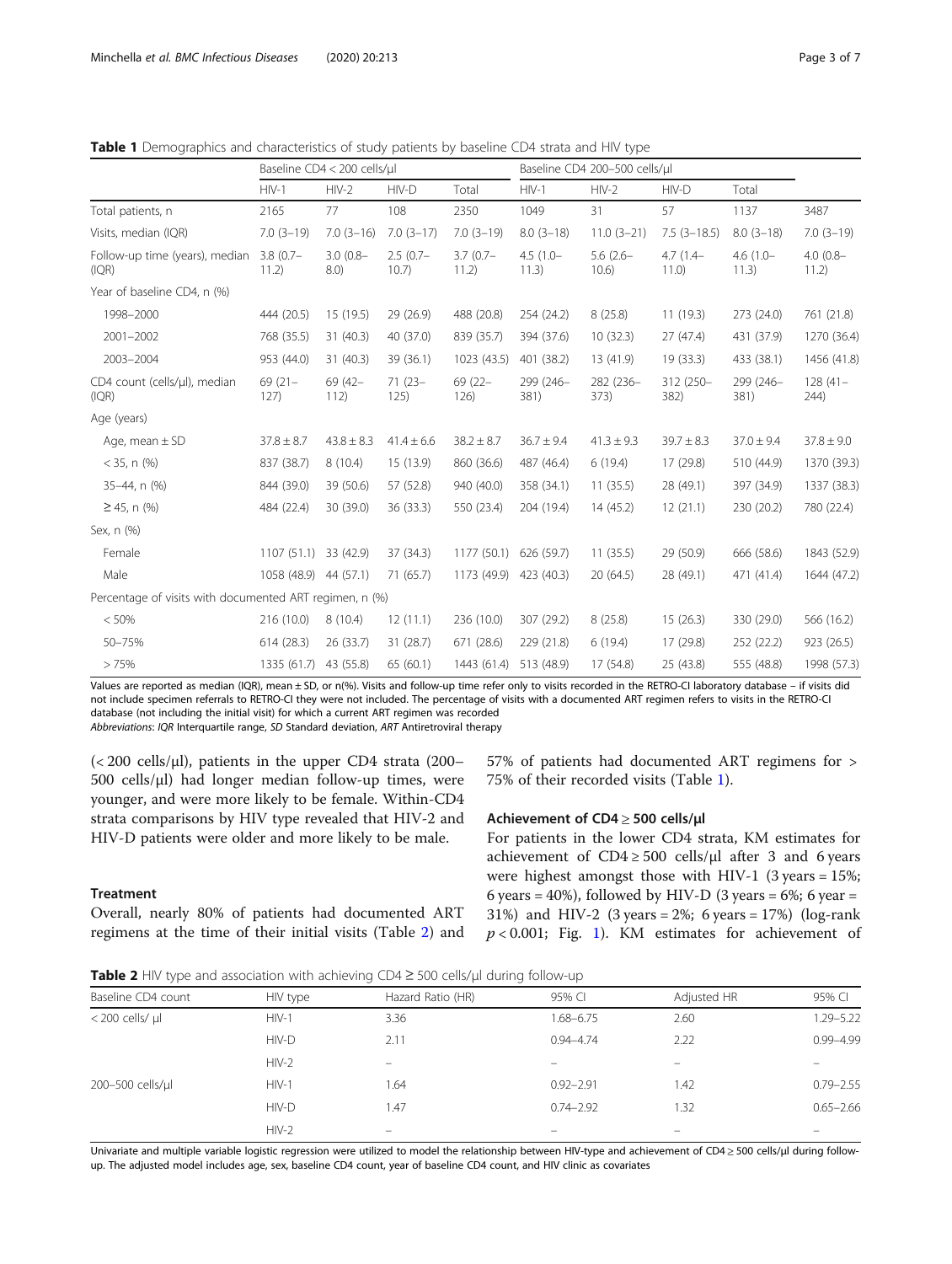<span id="page-3-0"></span>

 $CD4 \ge 500$  cells/µl in the upper CD4 strata followed a similar trend (HIV-1, 3 years =  $30\%$ , 6 years =  $57\%$ ; HIV-D: 3 years = 23%, 6 years = 54%; HIV-2: 3 years = 20%, 6  $years = 42\%)$ , though the KM curves were not significantly different (log-rank  $p = 0.33$ ; Fig. [2\)](#page-4-0).

Factors associated with achievement of  $CD4 \geq 500$  cells/ $\mu$ l Among 2350 patients in the lower CD4 strata HIV-1 was significantly associated with achieving  $CD4 \geq 500$ cells/ $\mu$ l during follow-up compared to HIV-[2](#page-2-0) (Table 2). HIV-D was also positively associated with achieving  $CD4 \ge 500$  cells/µl during follow-up compared to HIV-2, but the associations were not significant. There was not a significant association between HIV type and achieving  $CD4 \ge 500$  cells/ $\mu$ l during follow-up in the upper CD4 strata.

## **Discussion**

Among a well-characterized cohort of HIV-infected patients with low baseline CD4 counts in Côte d'Ivoire, those with HIV-1 were more likely than those with HIV-2 to achieve  $CD4 \geq 500$  cells/µl during follow-up. These results reinforce the importance of early ART initiation for all HIV types and underscore the need for improved HIV-2 treatment options and HIV-2 treatment guidelines.

Historically, low prevalence and geographic restrictions limited HIV-2 studies to small sample sizes and short follow-up periods. This study was unique in that it included long follow-up periods for relatively large numbers of HIV-2 patients, demonstrating the utility of databases such as the one maintained at the RETRO-CI laboratory and providing an opportunity to assess responses to treatment over time. In that context, we found that immunological responses among patients with HIV-2 were suboptimal in a cohort of patients with low baseline CD4 counts and a median follow-up period of nearly 4 years.

While the mechanisms responsible for sub-optimal treatment responses are beyond the scope of this study, our results hint at some possible scenarios. The most notable are related to CD4 recovery plateaus and the relationship between baseline and peak CD4 counts, both of which have been described in responses to treatment among HIV-1 patients with suppressed viral loads [[27](#page-6-0)– [29\]](#page-6-0). Specifically, since HIV-2 patients tend to present with lower viral loads [[4,](#page-5-0) [5](#page-5-0)] following longer periods of clinical latency [\[2](#page-5-0)], CD4 recovery plateaus may be lower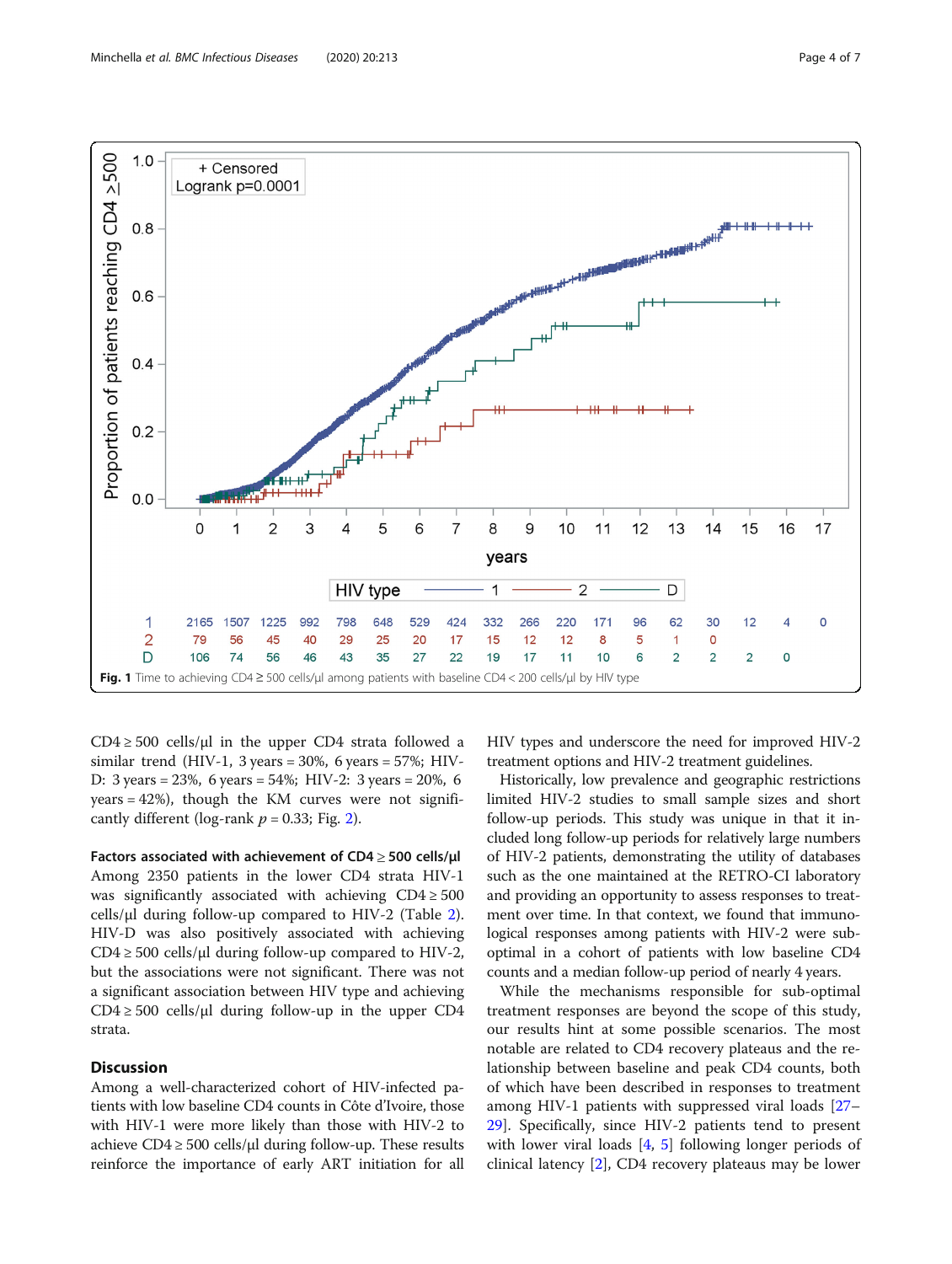<span id="page-4-0"></span>

and/or already achieved by the time they initiate treatment, potentially contributing to the sub-optimal treatment responses that we observed. Our results for patients in the upper CD4 strata, in which HIV-type did not predict achievement of CD4 ≥ 500 cells/μl during follow-up, are in line with this general hypothesis.

The findings in this study highlight the need for improved ART options for patients with HIV-2, a need which the HIV community is beginning to address. Recent publication of results from two trials of integrase inhibitor-based ART for HIV-2 [\[30](#page-6-0), [31\]](#page-6-0) suggest that both the quality of evidence and the efficacy of ART regimens will improve over time. However, HIV-2's geographic restriction to mostly low-resource settings in West Africa means that improved evidence, better treatment options, and updated guidelines are only part of the challenge of improving responses to HIV-2 treatment. Implementation of new treatment options in these settings will also need to include efforts to ensure that recommended ART options are available, prescribed correctly, and monitored over time.

Key strengths of this study included the large, wellcharacterized cohort and the length of follow-up. These

data contribute to a better understanding of long-term responses to treatment among HIV-2 patients, support early ART initiation for all HIV types, and highlight the need for improved treatment options and guidelines for patinets with HIV-2. Limitations included the lack of reliable data describing patient treatment regimens and the lack of data characterizing responses to treatment, including routine viral load results and descriptions of patient outcomes. Limited availability of HIV-D patient samples for retesting was also a limitation, as studies suggest that it can be challenging to differentiate HIV-D patients from patients with HIV-1 (or HIV-2) monoinfection [[32,](#page-6-0) [33](#page-6-0)]. The composition of the RETRO-CI database, which was maintained as part of routine laboratory testing, was also a limitation. It did not include variables that may have provided context to the data (such as laboratory methods). Finally, the study period was a limitation, as the early part of this period was one during which clinicians in Côte d'Ivoire prescribed nonrecommended ART regimens in hopes of improving responses to treatment. This has been noted in prior studies in Côte d'Ivoire [\[34](#page-6-0)] and implicated as a cause of poor responses to treatment among HIV-2 patients [\[35](#page-6-0)].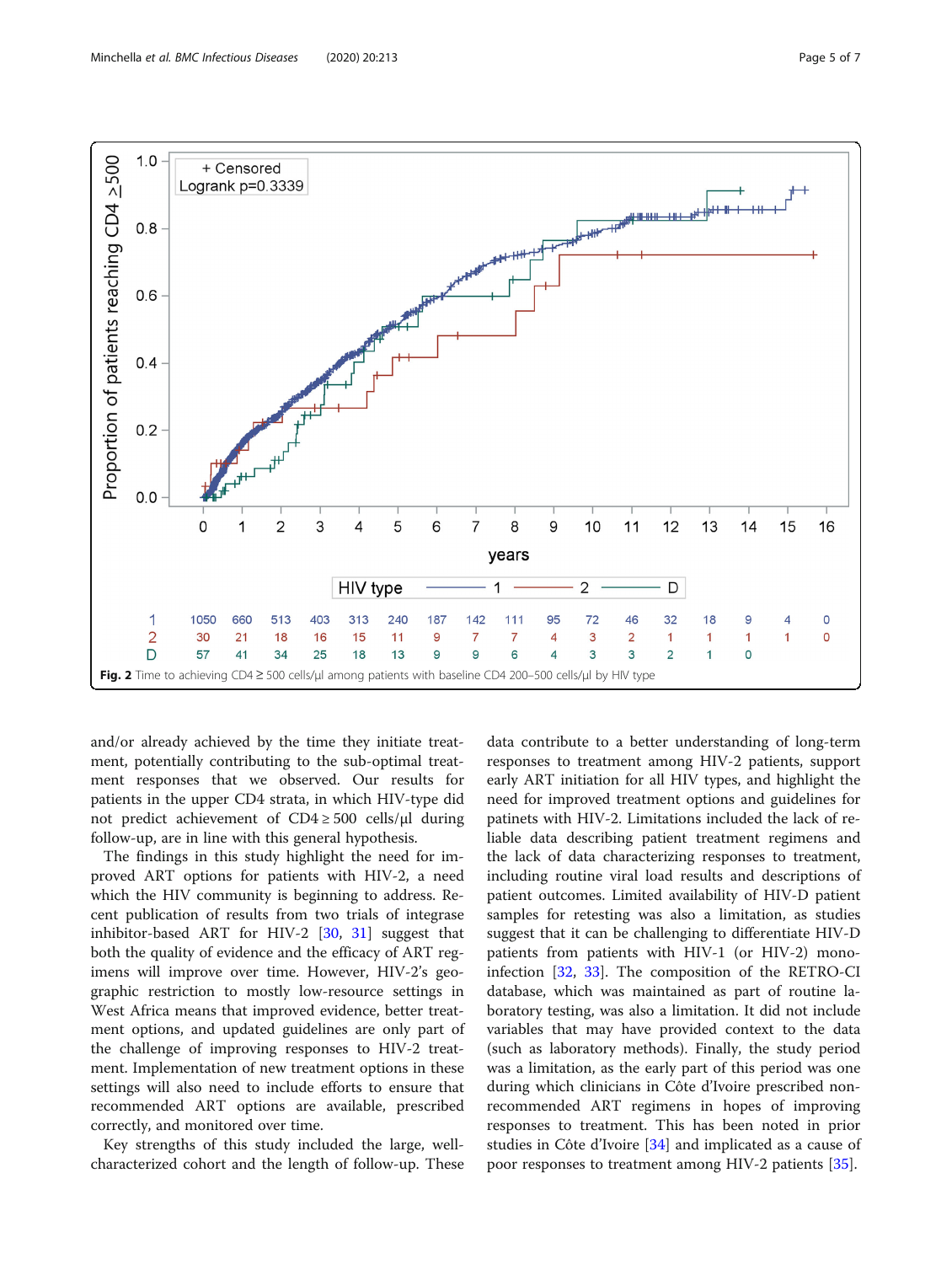## <span id="page-5-0"></span>Conclusions

HIV-1 patients with low baseline CD4 counts in Côte d'Ivoire were more likely to achieve CD4 recovery during long-term follow-up than those with HIV-2. These findings likely reflect limited efforts to develop, optimize, and perscribe ART regimens specifically for HIV-2 and underscore the need for improved options. While the burden of HIV-2 is relatively small, it nevertheless contributes to HIV epidemics in many West African countries and must be treated effectively alongside HIV-1 in order for those countries to reach epidemic control.

#### Abbreviations

ART: Antiretroviral therapy; CDC: Centers for Disease Control and Prevention; CI: Confidence intervals; DAI: UNAIDS Drug Access Initiative; HIV-D: Dually reactive with HIV-1 and HIV-2; INSTI: Integrase strand transfer inhibitor; IQR: Interquartile ranges; KM: Kaplan-Meier; NNRTI: Non-nucleoside reverse transcriptase inhibitor; NRTI: Nucleoside reverse transcriptase inhibitor; PI: Protease inhibitor; USAC: Unité de Soins Ambulatoire et de Conseil; UTH: Treichville University Hospital

#### Acknowledgments

The authors thank the RETRO-CI laboratory staff for their contributions to the study.

#### Authorship disclaimer

The findings and conclusions in this report are those of the authors and do not necessarily represent the official position of the funding agencies.

#### Authors' contributions

KD, JN, JH, KD, GO and CA designed and directed the project, GT, NK, MA contributed to data collection, PM, ER, and GZ conducted the analyses, PM drafted the manuscript and all authors read and approved the final version.

#### Funding

The RETRO-CI project and the authors of this manuscript were supported by the President's Emergency Plan for AIDS Relief (PEPFAR) through the Centers for Disease Control and Prevention (CDC). There was no specific funding allocated by PEPFAR or CDC in data collection, study design, data anlaysis, or writing.

#### Availability of data and materials

Data are owned by the Côte d'Ivoire Ministry of Health and may be requested by qualified researchers.

## Ethics approval and consent to participate

This study was approved by the Ivorian Ethics Review Committee as well as the Office of the Associate Director for Science of the U.S Centers for Disease Control and Prevention (CDC). Patient consent was not required as only anonomyzed, routinely collected data were analyzed.

#### Consent for publication

Not Applicable.

#### Competing interests

The authors declare that they have no competing interests.

#### Author details

<sup>1</sup> Division of Global HIV and Tuberculosis, Centers for Disease Control and Prevention, 1600 Clifton Rd., Atlanta, GA, USA. <sup>2</sup>Division of Global HIV and Tuberculosis, Centers for Disease Control and Prevention, Abidjan, Côte d'Ivoire. <sup>3</sup>Division of Global HIV and Tuberculosis, Centers for Disease Control and Prevention, Pretoria, South Africa. <sup>4</sup>Division of Global HIV and Tuberculosis, Centers for Disease Control and Prevention, Nairobi, Kenya. 5 Africa Centres for Disease Control and Prevention, Addis Ababa, Ethiopia.

#### References

- 1. Clavel F, Guetard D, Brun-Vezinet F, Chamaret S, Rey MA, et al. Isolation of a new human retrovirus from west African patients with AIDS. Science. 1986; 233(4761):343–6.
- 2. Marlink R, Kanki P, Thior I, Travers K, Eisen G, et al. Reduced rate of disease development after HIV-2 infection as compared to HIV-1. Science. 1994; 265(5178):1587–90.
- Jaffar S, Wilkins A, Ngom PT, Sabally S, Corrah T, et al. Rate of decline of percentage CD4+ cells is faster in HIV-1 than in HIV-2 infection. J Acquir Immune Defic Syndr Hum Retrovirol. 1997;16(5):327–32.
- 4. MacNeil A, Sarr AD, Sankale JL, Meloni ST, Mboup S, et al. Direct evidence of lower viral replication rates in vivo in human immunodeficiency virus type 2 (HIV-2) infection than in HIV-1 infection. J Virol. 2007;81(10):5325–30.
- 5. Berry N, Ariyoshi K, Jaffar S, Sabally S, Corrah T, et al. Low peripheral blood viral HIV-2 RNA in individuals with high CD4 percentage differentiates HIV-2 from HIV-1 infection. J Hum Virol. 1998;1(7):457–68.
- 6. Esbjornsson J, Mansson F, Kvist A, da Silva ZJ, Andersson S, et al. Long-term follow-up of HIV-2-related AIDS and mortality in Guinea-Bissau: a prospective open cohort study. Lancet HIV. 2019;6(1):e25–e31.
- 7. De Cock KM, Odehouri K, Colebunders RL, Adjorlolo G, Lafontaine MF, et al. A comparison of HIV-1 and HIV-2 infections in hospitalized patients in Abidjan, Cote d'Ivoire. AIDS. 1990;4(5):443–8.
- 8. WHO. Consolidated guidelines on the use of antiretroviral drugs for treating and preventing HIV infection. Recommendations for a public health approach. Geneva: W.H. Organization; 2013.
- 9. WHO. Antiretroviral therapy for HIV infection in adults and adolescents. Geneva: World Health Organization; 2010.
- 10. Witvrouw M, Pannecouque C, Switzer WM, Folks TM, De Clercq E, et al. Susceptibility of HIV-2, SIV and SHIV to various anti-HIV-1 compounds: implications for treatment and postexposure prophylaxis. Antivir Ther. 2004; 9(1):57–65.
- 11. Desbois D, Roquebert B, Peytavin G, Damond F, Collin G, et al. In vitro phenotypic susceptibility of human immunodeficiency virus type 2 clinical isolates to protease inhibitors. Antimicrob Agents Chemother. 2008;52(4): 1545–8.
- 12. Raugi DN, Smith RA, Gottlieb GS, H.I.V.S.G. University of Washington-Dakar. Four amino acid changes in HIV-2 protease confer class-wide sensitivity to protease inhibitors. J Virol. 2016;90(2):1062–9.
- 13. Gottlieb GS, Raugi DN, Smith RA. 90-90-90 for HIV-2? Ending the HIV-2 epidemic by enhancing care and clinical management of patients infected with HIV-2. Lancet HIV. 2018;5(7):e390–9.
- 14. Requena S, Lozano AB, Caballero E, Garcia F, Nieto MC, et al. Clinical experience with integrase inhibitors in HIV-2-infected individuals in Spain. J Antimicrob Chemother. 2019;74(5):1357–62.
- 15. Le Hingrat Q, Collin G, Le M, Peytavin G, Visseaux B, et al. A new mechanism of resistance of HIV-2 to integrase inhibitors: a 5 amino-acids insertion in the integrase C-terminal domain. Clin Infect Dis. 2018.
- 16. Balestre E, Ekouevi DK, Tchounga B, Eholie SP, Messou E, et al. Immunologic response in treatment-naive HIV-2-infected patients: the IeDEA West Africa cohort. J Int AIDS Soc. 2016;19(1):20044.
- 17. Ekouevi DK, Tchounga BK, Coffie PA, Tegbe J, Anderson AM, et al. Antiretroviral therapy response among HIV-2 infected patients: a systematic review. BMC Infect Dis. 2014;14:461.
- 18. Adje-Toure CA, Cheingsong R, Garcia-Lerma JG, Eholie S, Borget MY, et al. Antiretroviral therapy in HIV-2-infected patients: changes in plasma viral load, CD4+ cell counts, and drug resistance profiles of patients treated in Abidjan, Cote d'Ivoire. AIDS. 2003;17(Suppl 3):S49–54.
- 19. Matheron S, Damond F, Benard A, Taieb A, Campa P, et al. CD4 cell recovery in treated HIV-2-infected adults is lower than expected: results from the French ANRS CO5 HIV-2 cohort. AIDS. 2006;20(3):459–62.
- 20. Wittkop L, Arsandaux J, Trevino A, Schim van der Loeff M, Anderson J, et al. CD4 cell count response to first-line combination ART in HIV-2+ patients compared with HIV-1+ patients: a multinational, multicohort European study. J Antimicrob Chemother. 2017;72(10):2869–78.
- 21. van der Ende ME, Prins JM, Brinkman K, Keuter M, Veenstra J, et al. Clinical, immunological and virological response to different antiretroviral regimens in a cohort of HIV-2-infected patients. AIDS. 2003;17(Suppl 3):S55–61.